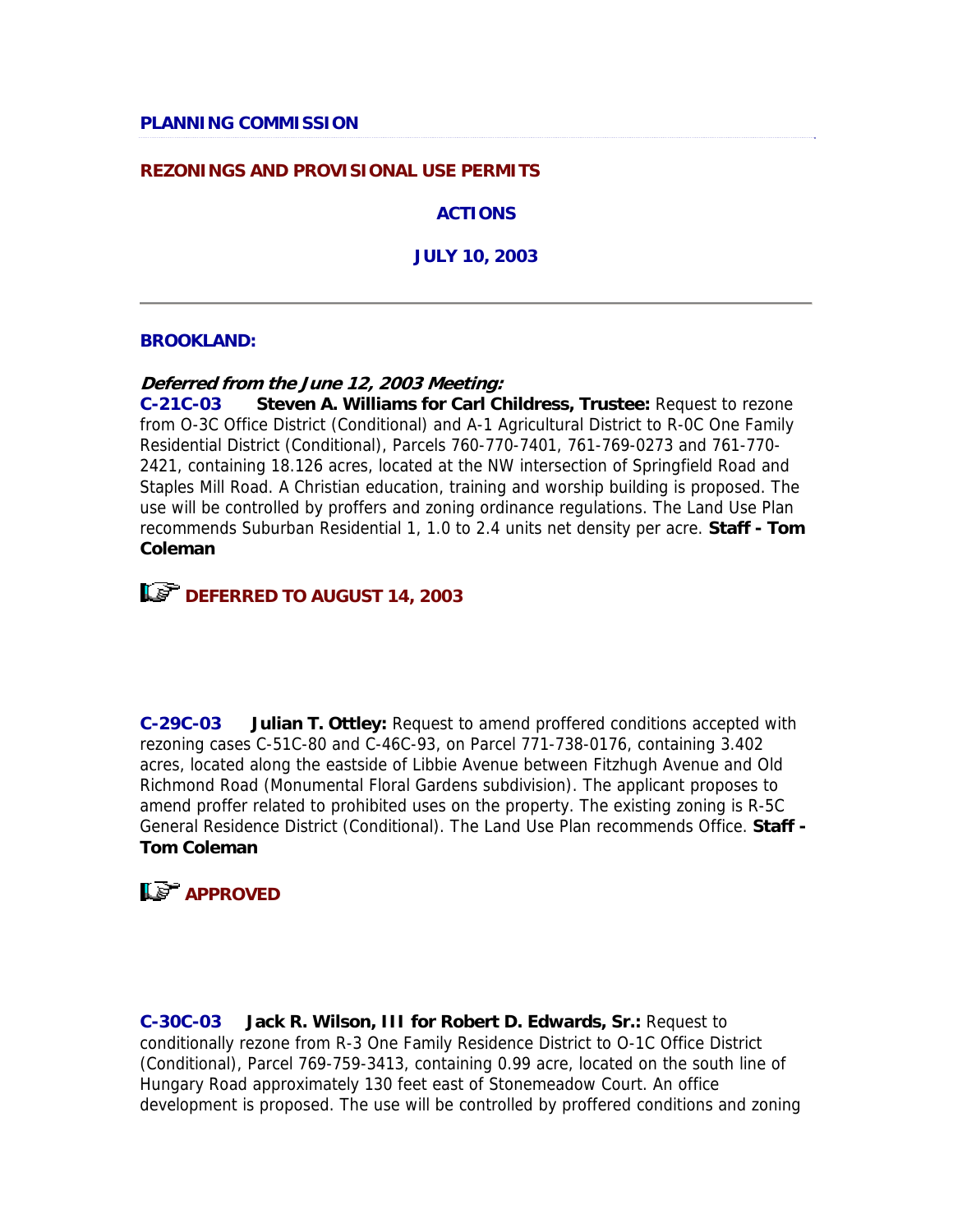ordinance regulations. The Land Use Plan recommends Urban Residential, 3.4 to 6.8 units net density per acre. **Staff - Paul Gidley**



## FAIRFIELD:

### **Deferred from the June 12, 2003 Meeting:**

**C-33C-02 Henry L. Wilton for WILHOOK, LLC:** Request to rezone from B-3C Business District (Conditional) to R-3C One Family Residence District (Conditional) and B-3C Business District (Conditional), Parcel 804-736-0481, containing 10.415 acres (approximately 6.7 acres in R-3C; approximately 3.7 acres in B-3C), located at the northeast intersection of Mechanicsville Turnpike and Neale Street (Maplewood Farm). Commercial and single family residential developments are proposed. The uses will be controlled by proffered conditions and zoning ordinance regulations. The R-3 District allows a minimum lot size of 11,000 square feet. The Land Use Plan recommends Commercial Concentration. The site is also in the Airport Safety Overlay District. **Staff - Jean Moore**



## **THREE CHOPT:**

#### **Deferred from the June 12, 2003 Meeting:**

**C-15C-03 Andrew M. Condlin for Windsor Enterprises:** Request to conditionally rezone from A-1 Agricultural District to R-2AC One Family Residence District (Conditional), Parcels 740-775-9712, 740-774-4255, 739-774-4564, 740-774- 1407, 740-771-4107, 740-773-4426, 740-772-8110, 740-775-5801, and part of Parcel 740-771-4780, containing 128.4 acres, located beginning on the south line of Nuckols Road, the northern terminus of Luxford Place and the southern and western boundaries of Bridlewood subdivision. A single family residential subdivision is proposed. The applicant has proffered the maximum density of 1.8 units per acre. The R-2A District allows a minimum lot size of 13,500 square feet. The Land Use Plan recommends Suburban Residential 1, 1.0 to 2.4 units net density per acre, Rural Residential, maximum of 1.0 unit per acre, and Environmental Protection Area. **Staff - Mark Bittner**

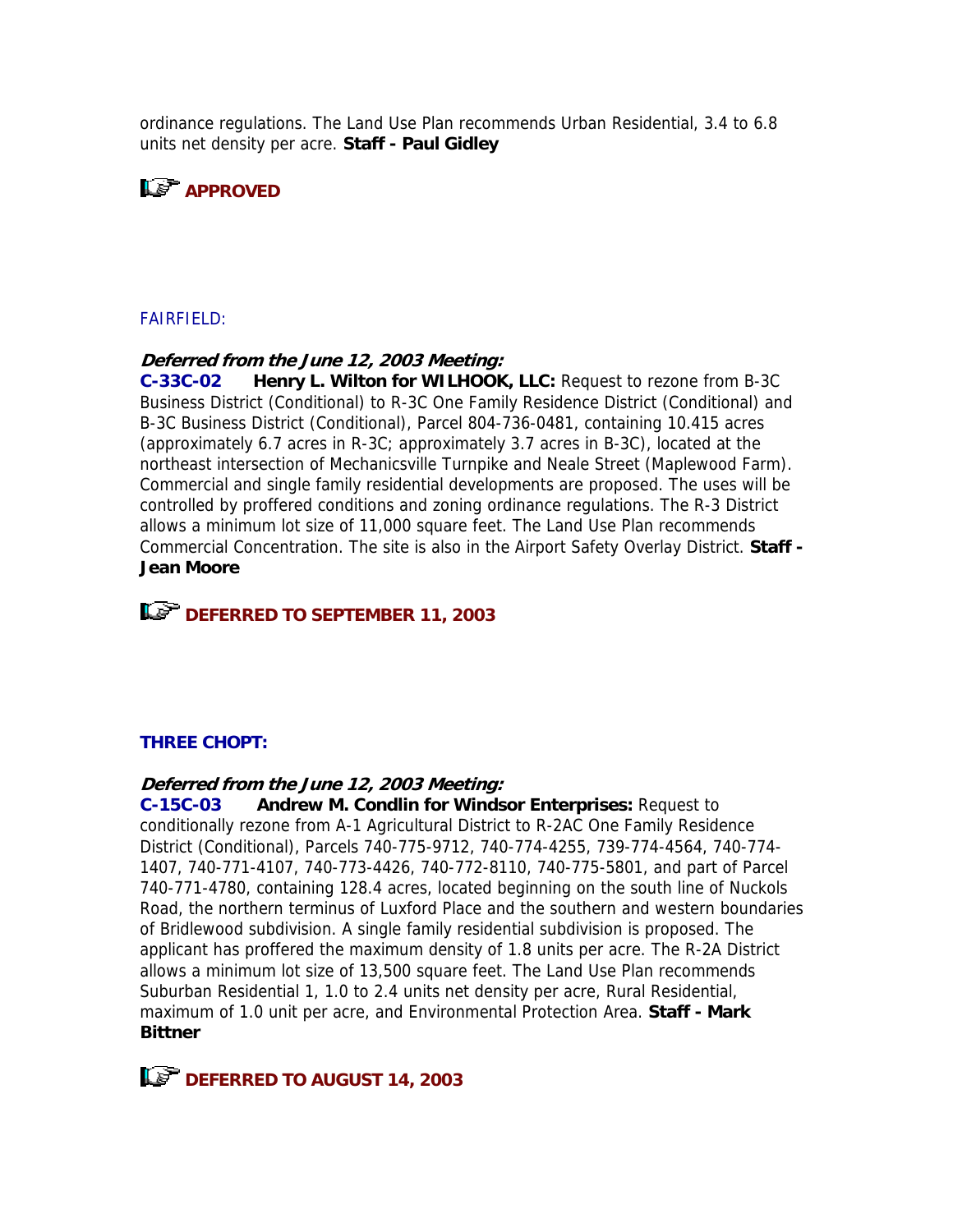### **Deferred from the June 12, 2003 Meeting:**

**C-16C-03 Ralph Axselle, Jr. for Route 271, LLC:** Request to conditionally rezone from A-1 Agricultural District to R-2AC One Family Residence District (Conditional) and RTHC Residential Townhouse District (Conditional), part of Parcel 738- 772-9227 and Parcel 739-770-0693, containing 120.34 acres (107.97 - R-2AC; 12.37 RTHC), located on the east line of Pouncey Tract Road approximately 400 feet south of Perrywinkle Road and 600 feet north of Shady Grove Road. A single family subdivision, including detached condominiums for sale, is proposed. The applicant has proffered the maximum number of lots not to exceed 2.0 units per acre. The R-2A District allows a minimum lot size of 13,500 square feet. The RTH District allows a maximum density of nine (9) units per acre. The Land Use Plan recommends Suburban Residential 1, 1.0 to 2.4 units net density per acre, and Environmental Protection Area. **Staff - Mark Bittner**

# **LAP DEFERRED TO AUGUST 14, 2003**

### **Deferred from the May 15, 2003 Meeting:**

**C-18C-03 James W. Theobald for Commercial Net Lease Realty Services, Inc.:** Request to conditionally rezone from B-3 Business District and A-1 Agricultural District to B-2C Business District (Conditional), Parcel 741-761-8112 and part of Parcel 741-761-8532, containing approximately 2.899 acres, located at the southeast intersection of W. Broad Street (U. S. Route 250) and Three Chopt Lane. A retail use is proposed. The use will be controlled by proffered conditions and zoning ordinance regulations. The Land Use Plan recommends Office and Commercial Concentration. **Staff - Mark Bittner**

**DEFERRED TO SEPTEMBER 11, 2003** 

### **Deferred from the June 12, 2003 Meeting:**

**C-23C-03 Eagle Construction of Virginia:** Request to conditionally rezone from A-1 Agricultural District to RTHC Residential Townhouse District (Conditional), Parcels 747-764-3839, 747-764-7729, and 747-764-9550, containing approximately 9.71 acres, located at the southeast intersection of Sadler Road and Thorncroft Drive. Townhouses for sale are proposed. The applicant proffers no more than 48 dwelling units (4.9 units per acre) would be developed on the site. The Land Use Plan recommends Suburban Residential 1, 1.0 to 2.4 units per acre. **Staff - Tom Coleman**

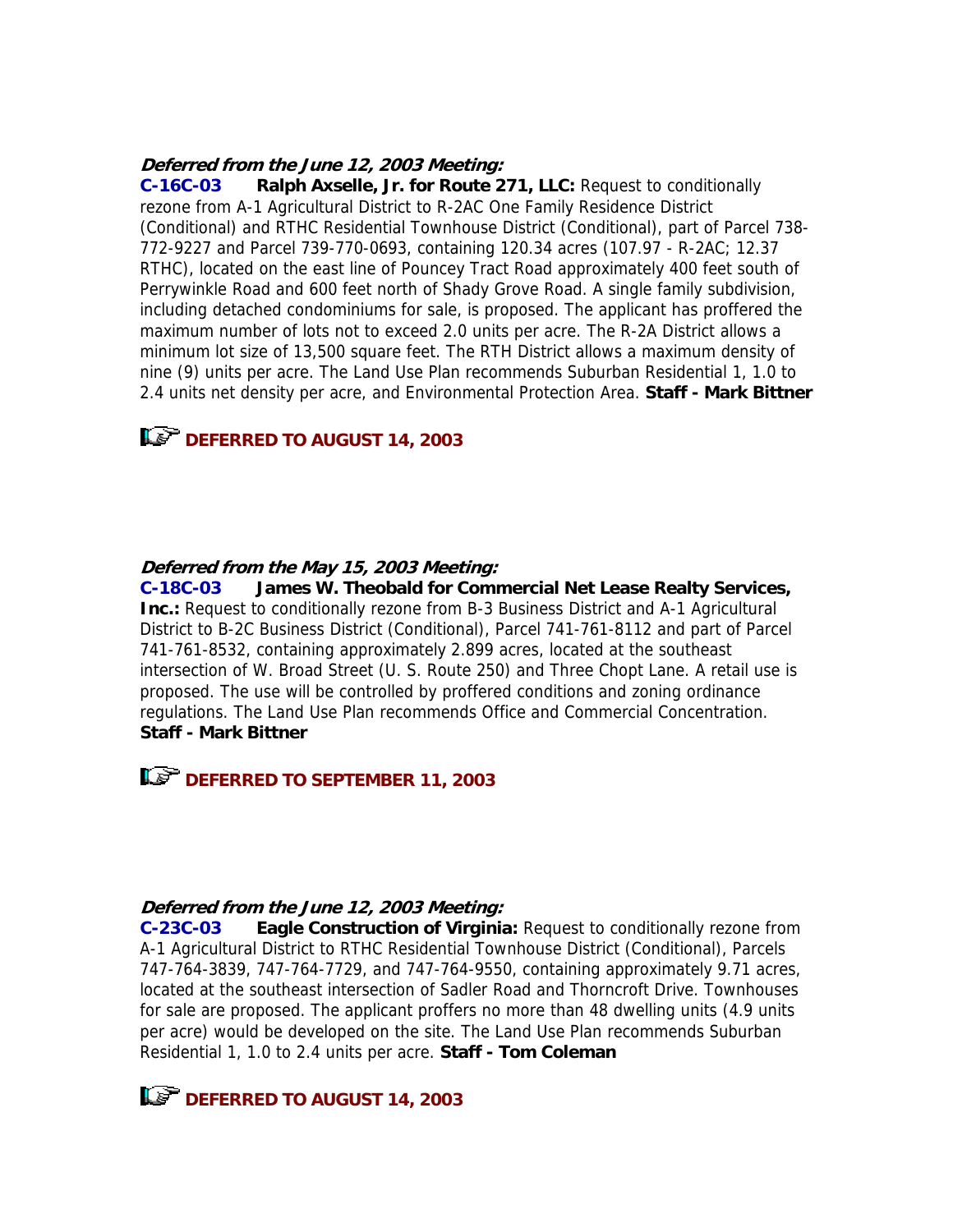### **Deferred from the June 12, 2003 Meeting:**

**C-24C-03 James W. Theobald for Edward Rose Properties, Inc. and Springfield Land Development Group:** Request to conditionally rezone from A-1 Agricultural District to R-5C General Residence District (Conditional) and B-3C Business District (Conditional), Parcels 730-765-7288 and 730-766-8989, containing approximately 55.064 acres (B-3C - 16.00 ac.;  $R$ -5C - 39.064 ac.), located on the north line of W. Broad Street (U. S. Route 250) at the Goochland County Line approximately 876 feet west of Cold Hill Lane. A multi-family residential and automotive sales/repair development is proposed. The R-5 District allows a density up to 14.52 units per acre. The Land Use Plan recommends Mixed Use development and Environmental Protection Area. The site is also in the West Broad Street Overlay District. **Staff - Mark Bittner**

# **DEFERRED TO AUGUST 14, 2003**

**C-31C-03 Robert Atack:** Request to conditionally rezone from A-1 Agricultural District to R-2C One Family Residence District (Conditional), part of Parcels 733-775- 7627 and 733-777-4209, containing 101.743 acres, located on the west line of Pouncey Tract Road (State Route 271) across from Burberry Lane (Kimberwicke) and Old Wyndham Drive (Wyndham). A single family residential development is proposed. The R-2 District allows a minimum lot size of 18,000 square feet. The Land Use Plan recommends Rural Residential, not to exceed 1.0 unit net density per acre. **Staff - Mark Bittner**

**DEFERRED TO AUGUST 14, 2003** 

# **TUCKAHOE:**

### **Deferred from the June 12, 2003 Meeting:**

**C-25C-03 Henry L. Wilton for Wilton Companies LLC:** Request to conditionally rezone from O-3C Office District (Conditional) to B-2C Business District (Conditional), Parcel 737-751-4601 and part of Parcel 737-751-4028, containing 11.495 acres, located at the northeast intersection of Ridgefield Parkway and dedicated John Rolfe Parkway right-of-way. Retail businesses with limited office uses are proposed. The use will be controlled by proffered conditions and zoning ordinance regulations. The Land Use Plan recommends Urban Residential, 3.4 to 6.8 units net density per acre, and Office. **Staff - Mark Bittner**

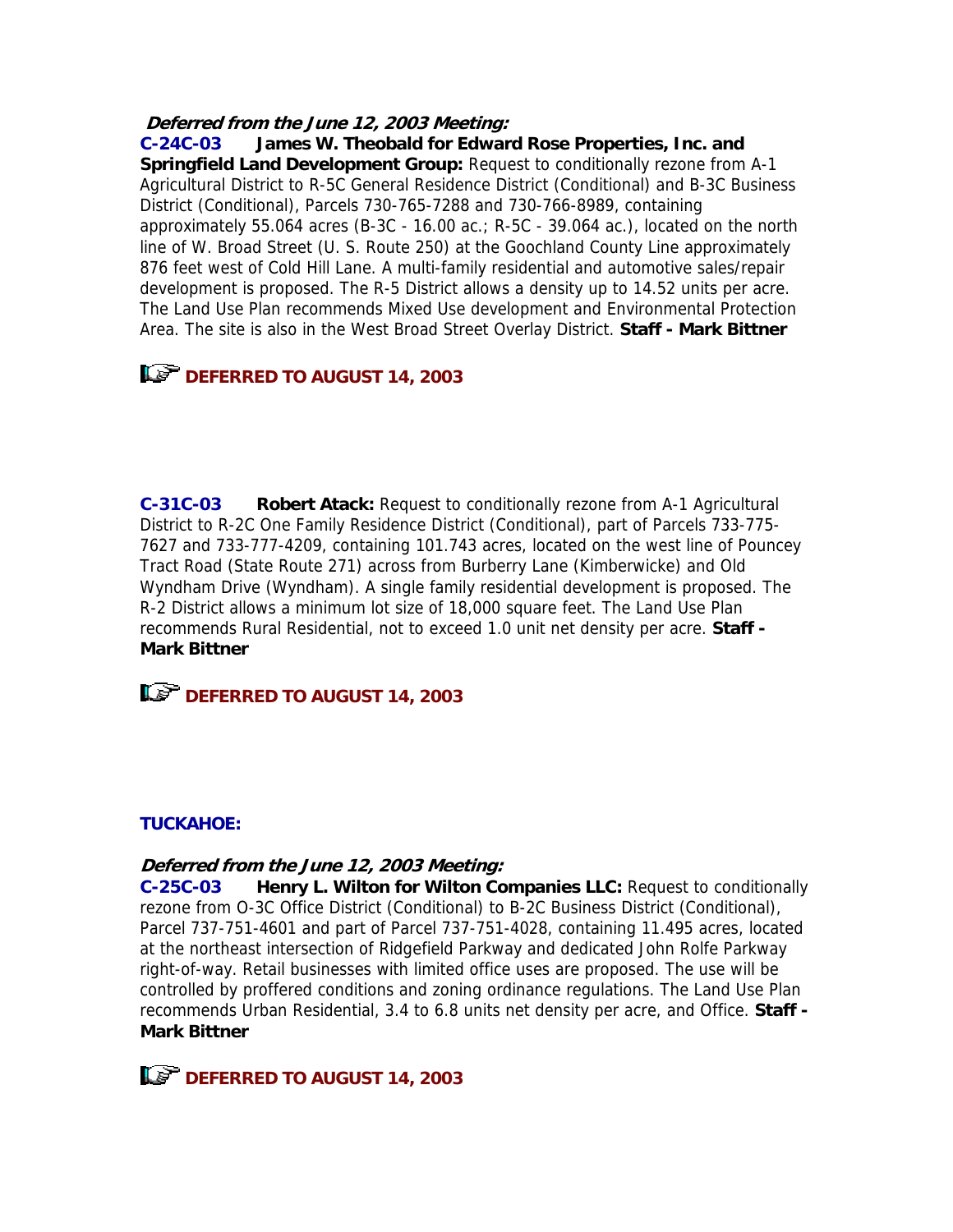**C-32C-03 William R. Cawthorn for Amir Zinat:** Request to conditionally rezone from RTHC Residential Townhouse District (Conditional) to R-5C General Residence District (Conditional), Parcel 749-755-3834, containing approximately 3.33 acres, located on the south line of Three Chopt Road approximately 575 feet east of Cedarfield Parkway. A child care center or multi-family residences are proposed. The use will be controlled by proffered conditions and zoning ordinance regulations. The R-5 District allows a density up to 14.52 units per acre. The Land Use Plan recommends Urban Residential, 3.4 to 6.8 units net density per acre, and Environmental Protection Area. **Staff - Mark Bittner**

**DEFERRED TO SEPTEMBER 11, 2003** 

## **VARINA:**

**C-34C-03 Gary Webster for Reginald H. Webb:** Request to conditionally rezone from A-1 Agricultural District, B-1 Business District and B-1C Business District (Conditional) to R-2AC One Family Residence District (Conditional) and B-1C Business District (Conditional), part of Parcel 803-701-6867, containing approximately 4.8 acres (R-2AC-3.8+- ac.; B-1C-1.0+- ac.), located at the southeast intersection of New Market (State Route 5) and Midview Roads. A single family residential subdivision and a day care development is proposed. The applicant has proffered a minimum lot size of 18,000 square feet. The R-2A District allows a minimum lot size of 13,500 square feet. The business use will be controlled by proffered conditions and zoning ordinance regulations. The Land Use Plan recommends Suburban Residential 1, 1.0 to 2.4 units net density per acre, and Commercial Concentration. **Staff - Paul Gidley**

# **L<sub>S</sub>** APPROVED

**C-35C-03 Gary Weinberger:**Request to amend proffered conditions accepted with rezoning case C-43C-94, on Parcel 818-707-0077, containing approximately 5 acres, located at the southwest intersection of Charles City and Miller Roads. The applicant proposes to amend Proffer 3 related to building height. The existing zoning is M-2C General Industrial District (Conditional). The Land Use Plan recommends Heavy Industry. The site is also in the Airport Safety Overlay District. **Staff - Tom Coleman**